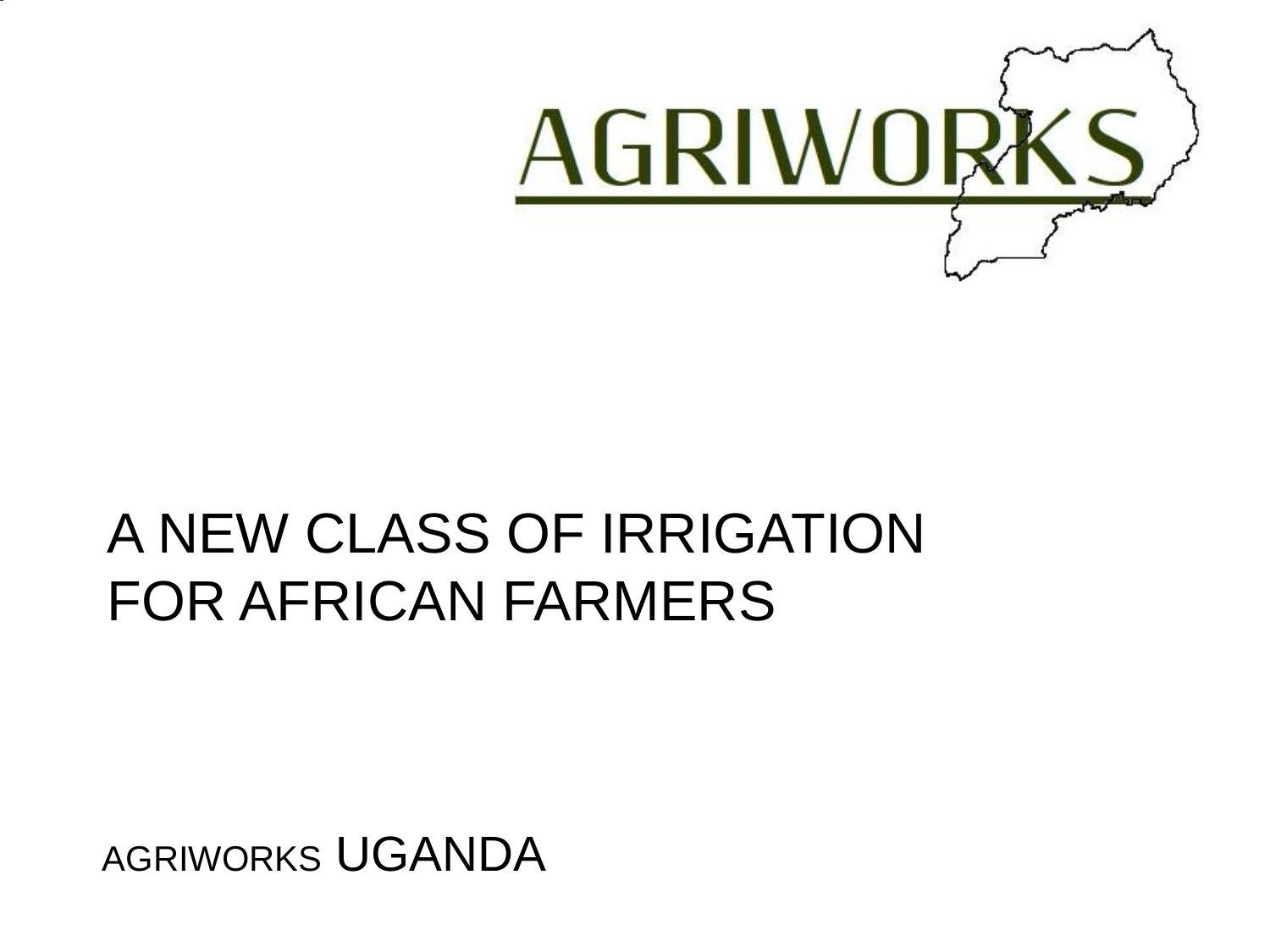# Why Irrigation?

Huge returns to irrigation on high value crops (vegetables, fruits, etc.) In Uganda: Over 5,000 USD per season per acre in profit from irrigated vegetables is possible

Our goal is to be the leading provider of irrigation solutions for smallholders in East Africa.



Agriworks is the result of over 5 years of R&D for this smallholder irrigation in East Africa.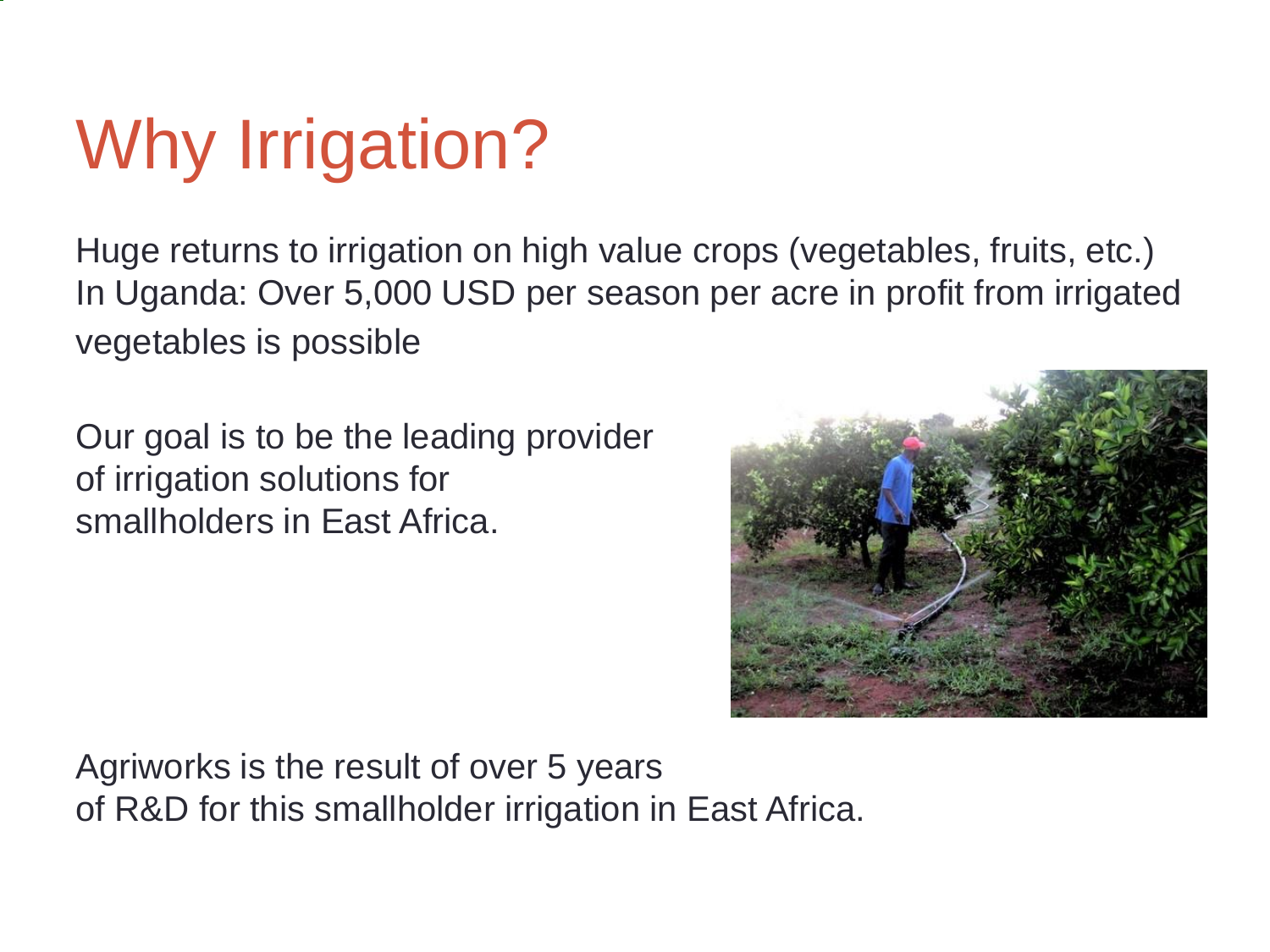### The Problem:

#### **The 'Missing-Middle' in Irrigation Technology**

Current Solutions:

-Various solutions for farmers in easy to irrigate places (e.g. treadle, rope,

hip pumps)

-Few solutions suited for plots upslope from water, or for small commercial

acreages  $(1 - 10 \text{ acres})$ 

#### **How to get a farmer from irrigating 1/10 acre to 2 acres?** (and from \$250 per year to \$4,000 per year)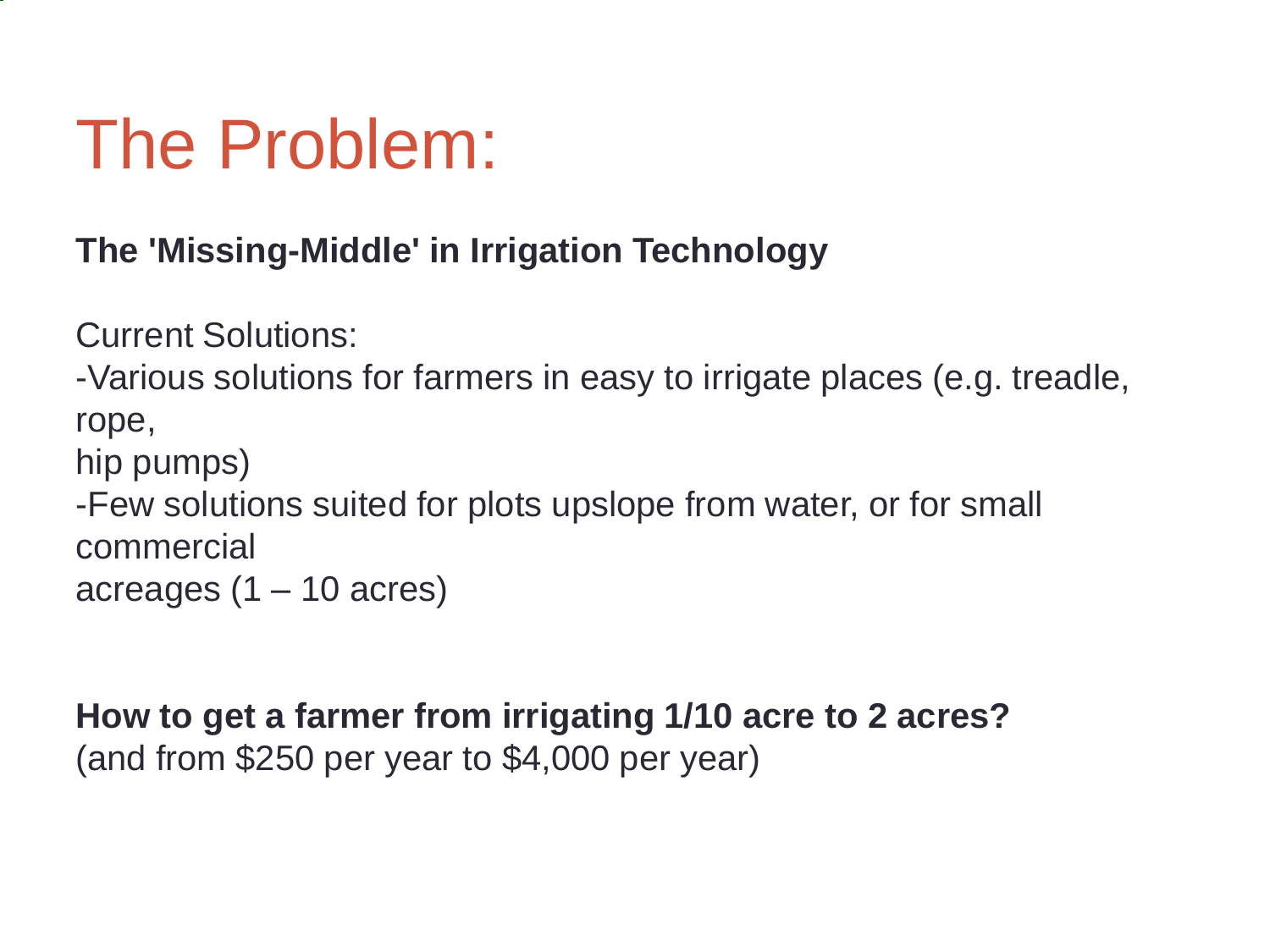# The Solution

### Innovative **technology** and **business model**

#### The Technology

- Mobile: Farmers share the cost
- Modular: Customizable
- Turn-Key: Easy to use and Scalable

#### The Business Model:

-Asset-Leasing: Down payment plus 3 repayment installments. -Clients match income from equipment with repayments for technology -Group Loans: Social capital -Lease process: Forms and due diligence done from the village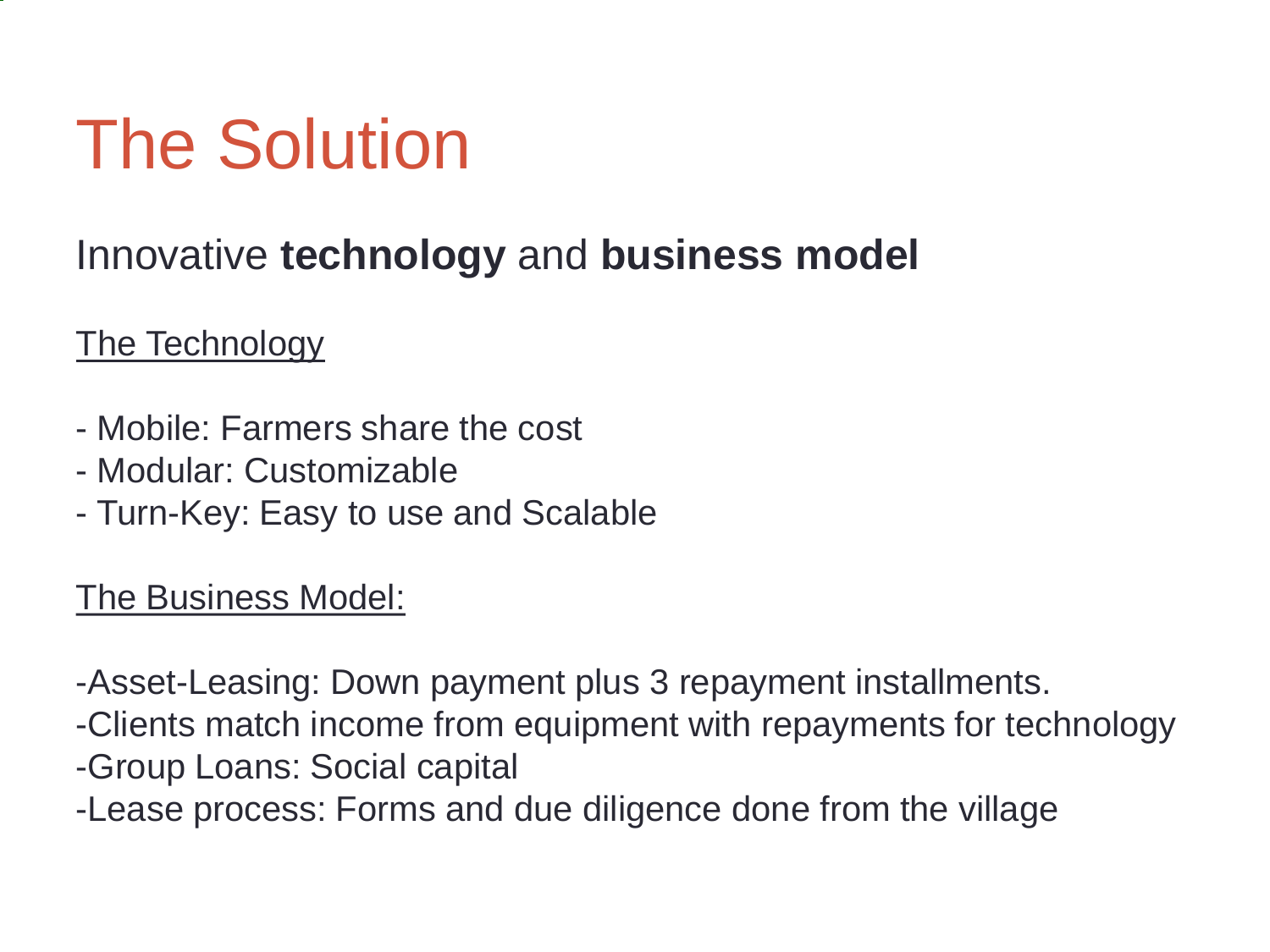### The Product

Two major selling points that fit the smallholder. Our systems are **mobile** and **modular**.

#### **Mobile**:

- 1-6 farmers can share the cost of a system which moves from farm to farm

- Store it at home at night to prevent theft

#### **Modular**:

- Attach more technology to the system as you earn money from it. No need to buy a new system to expand

- Pipes, sprinklers, drip-lines, etc...

#### **Turn-key:**

- Use it anywhere with surface water within 260 meters
- No need for site-specific design
- Easy to Use: Learn it in one day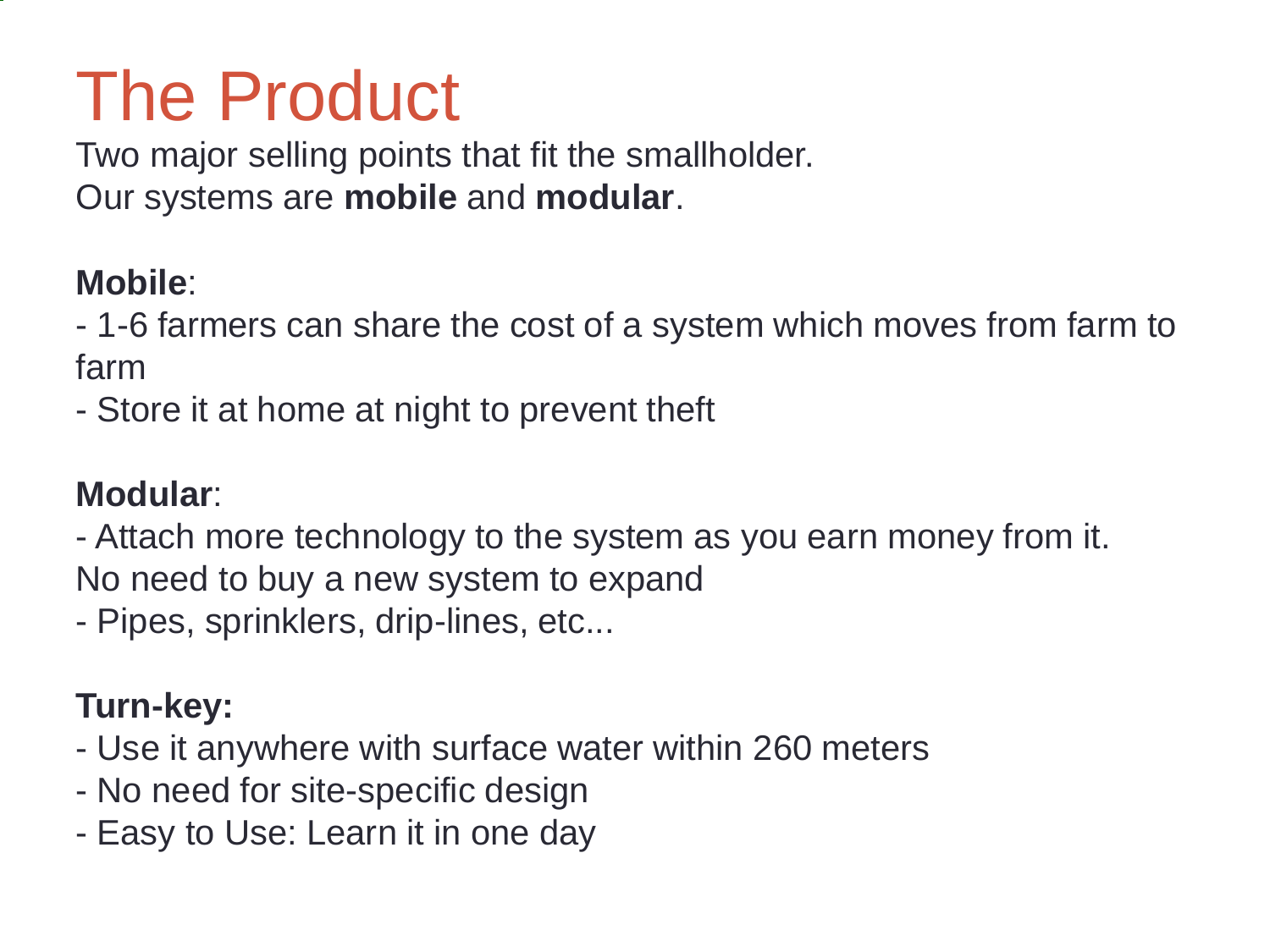### The Product

#### **AGRIWORKS MOBILE IRRIGATION SYSTEMS (AMIS)**

6 fully compatible components

'AMIS-Foundation / AMIS-50 / AMIS-Extra':

A water delivery system that rides on a small motorcycle. It delivers water up to 200 meters+ from a water source and connects to other AMIS components. Also available with a bigger pumps for customers with greater power need ('50' & 'Extra')

Additional Components:

'AMIS Mvua-Kali': Rain gun attachment for up to 6 acres 'AMIS–Impact': Smaller sprinklers for irregular shaped plot & orchards 'AMIS Drip': Drip irrigation set for highly efficient irrigation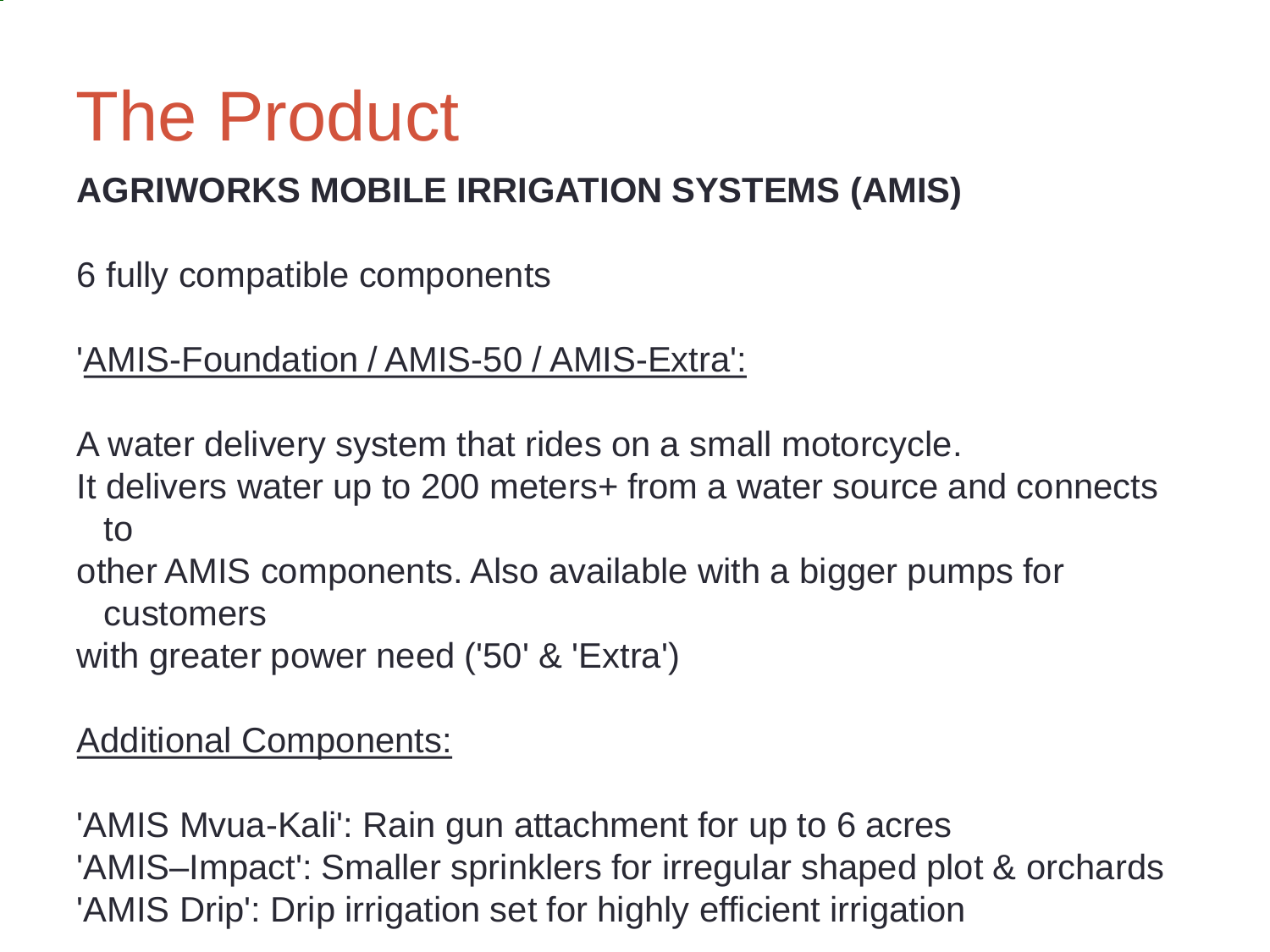

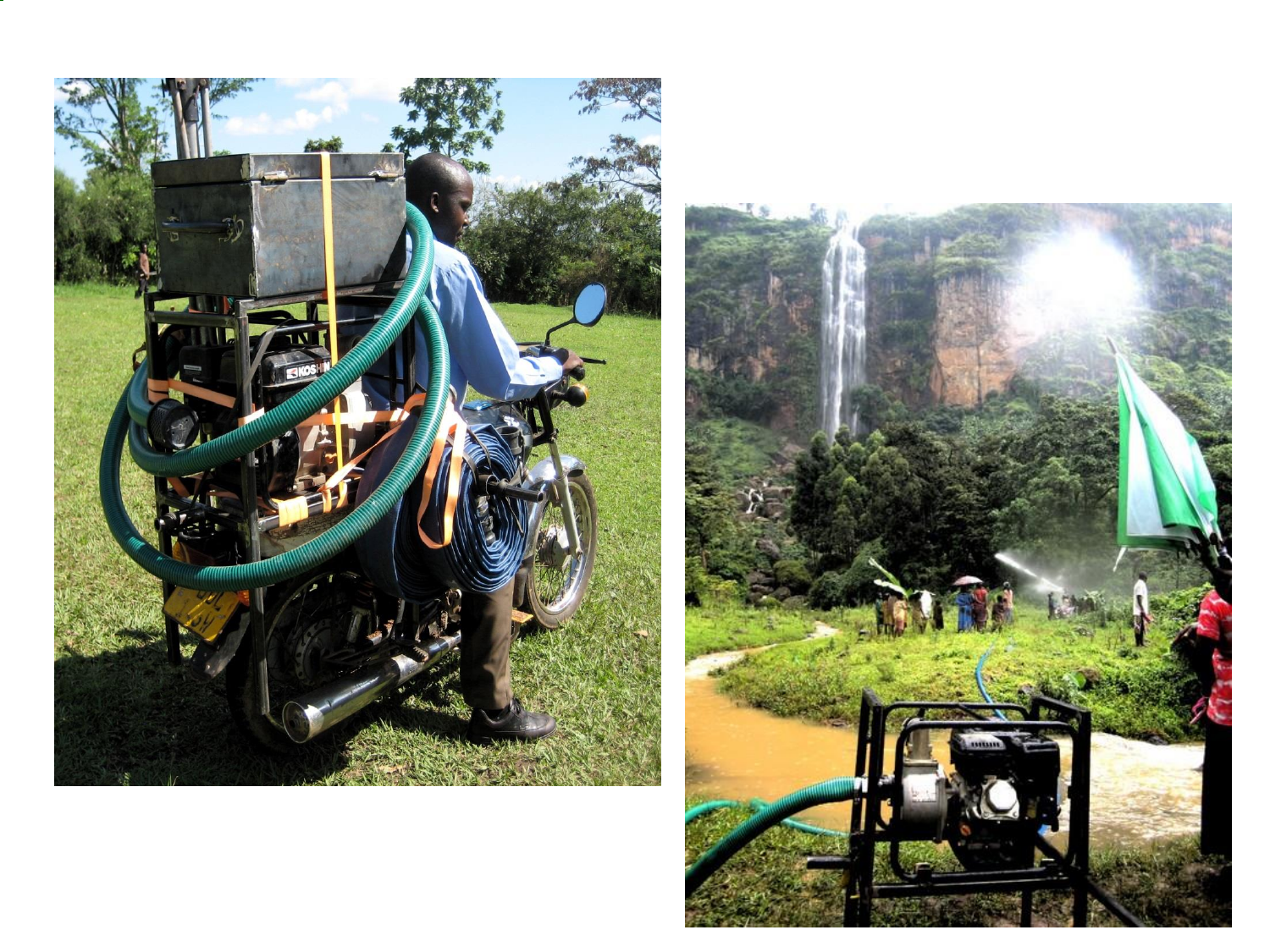## The Business Case for AMIS Users

Average Irrigation Requirement: 10 hours per week per acre: \$250 - \$300 per season (Can be less than half with rainfall + supplemental irrigation)

Typical Profits per Season with Pressurized Irrigation: \$1,500 - \$4,000 per acre

Payback Period:

 $1 - 2$  seasons

Expected 5-year Return on Investment  $430.% \pm$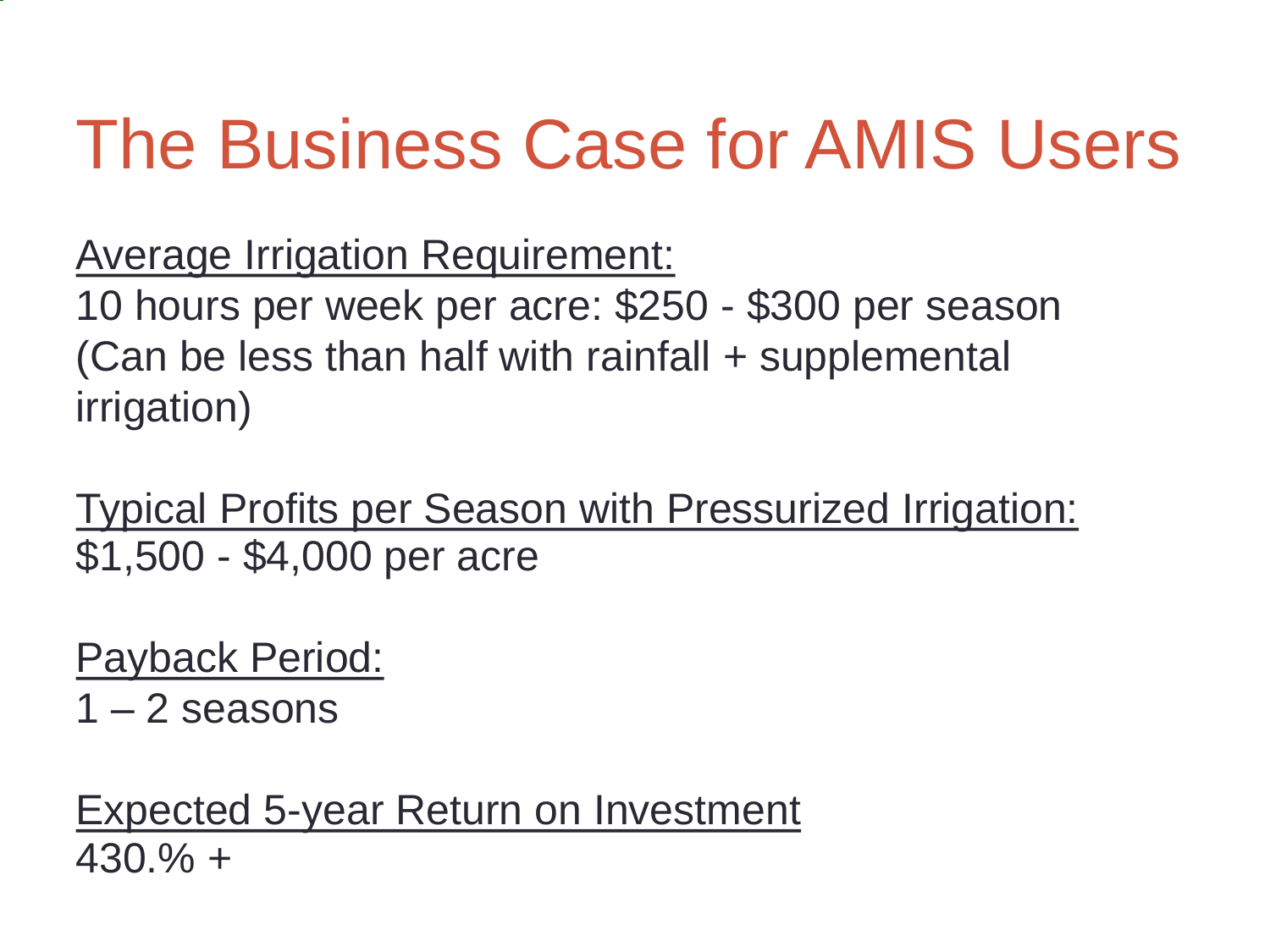## The Business Case for AMIS Users

#### Typical Irrigation Capital Costs

-\$4000 – \$8000+ per hectare for competing pressurized irrigation systems

-Less than \$800 per hectare with Agriworks Mobile Irrigation

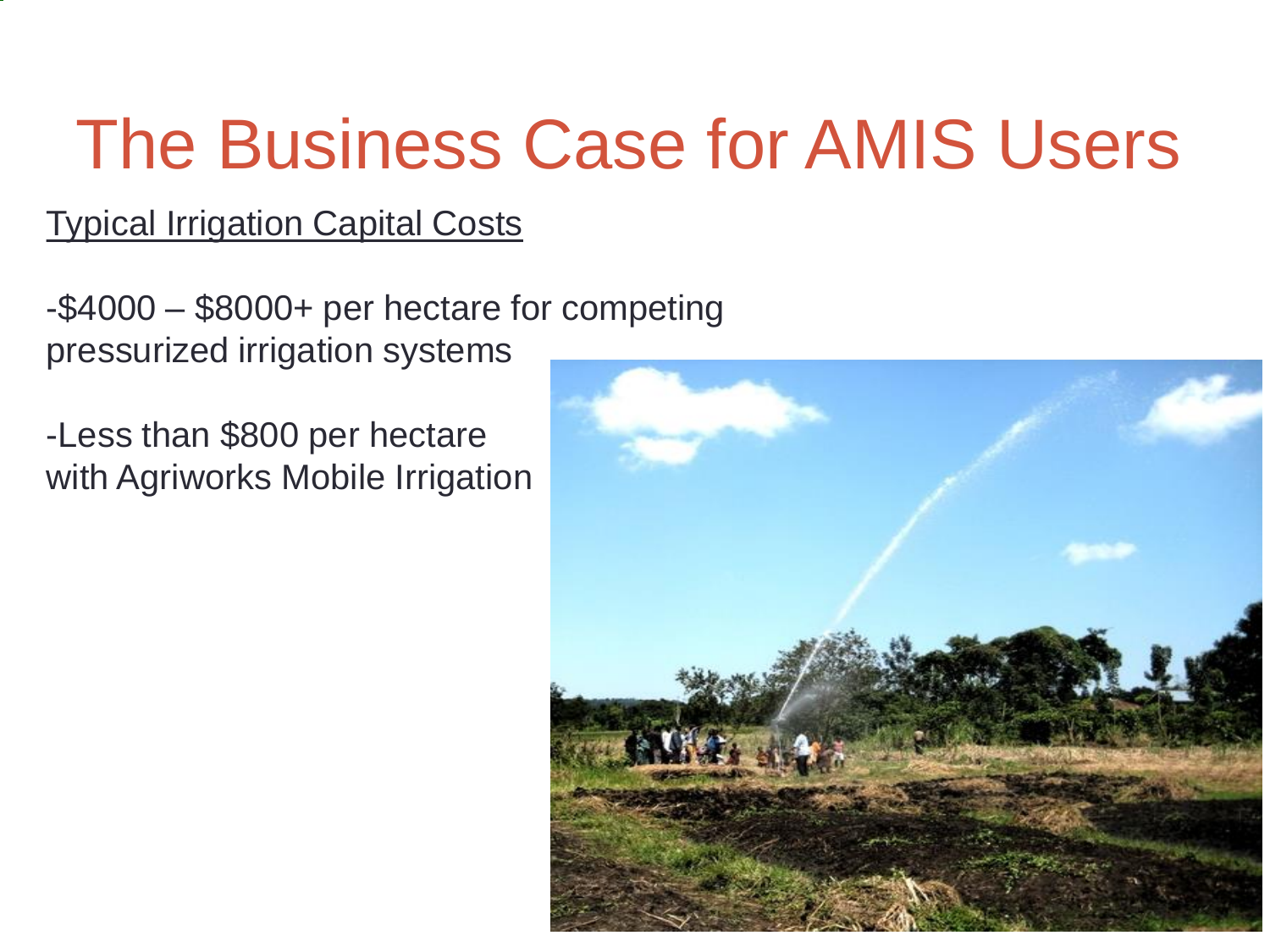

-500,000 –2,000,000+ ha high-potential irrigable land in Uganda -Less than 3% currently irrigated

#### Table 21. Suitability classes Victoria Nile Basin.

| Suitability | Irrigation potential (ha) |
|-------------|---------------------------|
| $0 - 10%$   | 4,288                     |
| $10 - 20%$  | 164,594                   |
| 20 - 30%    | 381,725                   |
| $30 - 40%$  | 1,850,706                 |
| 40 - 50%    | 2,309,181                 |
| $50 - 60%$  | 2,232,894                 |
| 60 - 70%    | 1,594,863                 |
| 70 - 80%    | 393,963                   |
| 80 - 90%    | 0                         |
| 90 - 100%   | 0                         |
| Total >60%  | 1,988,825                 |

Initiative, Nile Basin. "Assessment of the Irrigation Potential in Burundi, Eastern DRC, Kenya, Rwanda, Southern Sudan, Tanzania and Uganda." (2011).